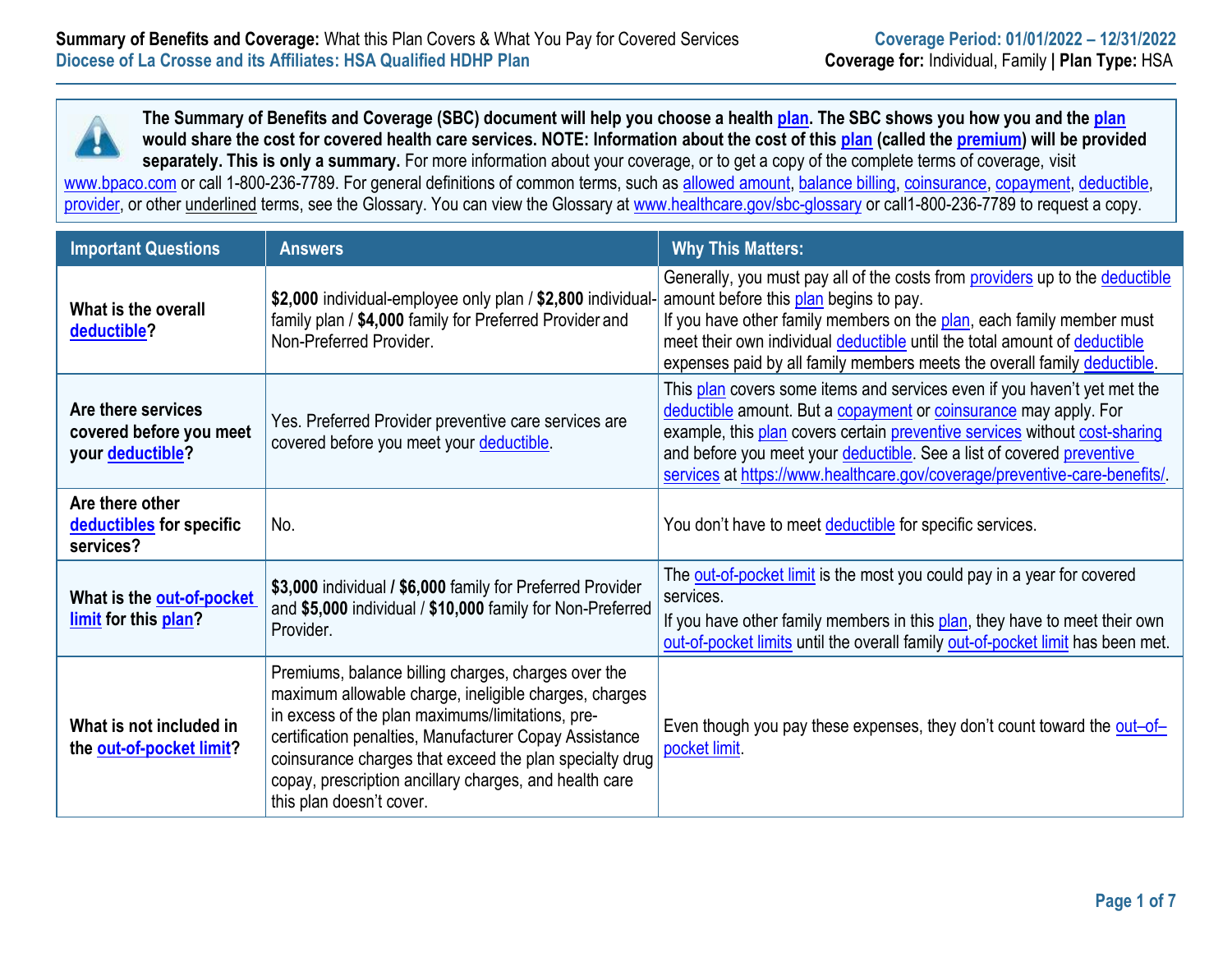| <b>Important Questions</b>                          | <b>Answers</b>                                                                                                                                                                                                                                                                                                                                                  | <b>Why This Matters:</b>                                                                                                                                                                                                                                                                                                                                                                                                                                                               |
|-----------------------------------------------------|-----------------------------------------------------------------------------------------------------------------------------------------------------------------------------------------------------------------------------------------------------------------------------------------------------------------------------------------------------------------|----------------------------------------------------------------------------------------------------------------------------------------------------------------------------------------------------------------------------------------------------------------------------------------------------------------------------------------------------------------------------------------------------------------------------------------------------------------------------------------|
| Will you pay less if you<br>use a network provider? | Yes. See www.the-alliance.org or call 1-800-223-4139<br>or https://www.mayoclinic.org/appointments/find-a-<br>doctor or www.preferredone.com or call<br>1-800-451-9597 or www.phcs.com or call 1-800-922-<br>4362 or www.multiplan.com or call 1-800-<br>546-3887 or http://directory.phx-online.com or call<br>1-888-621-7900 for a list of network providers. | This plan uses a provider network. You will pay less if you use a provider in<br>the plan's network. You will pay the most if you use an out-of-network<br>provider, and you might receive a bill from a provider for the difference<br>between the provider's charge and what your plan pays (balance billing).<br>Be aware, your network provider might use an out-of-network provider for<br>some services (such as lab work). Check with your provider before you get<br>services. |
| Do you need a referral to<br>see a specialist?      | No.                                                                                                                                                                                                                                                                                                                                                             | You can see the specialist you choose without a referral.                                                                                                                                                                                                                                                                                                                                                                                                                              |

| All <b>copayment</b> and <b>coinsurance</b> costs shown in this chart are after your <b>deductible</b> has been met, if a <b>deductible</b> applies.<br>$\blacktriangle$ |                                                     |                                                       |                                                          |                                                                                                                                                                    |  |
|--------------------------------------------------------------------------------------------------------------------------------------------------------------------------|-----------------------------------------------------|-------------------------------------------------------|----------------------------------------------------------|--------------------------------------------------------------------------------------------------------------------------------------------------------------------|--|
|                                                                                                                                                                          | <b>Services You May Need</b>                        |                                                       | <b>What You Will Pay</b>                                 | <b>Limitations, Exceptions, &amp; Other</b>                                                                                                                        |  |
| <b>Common Medical Event</b>                                                                                                                                              |                                                     | <b>Preferred Provider</b><br>(You will pay the least) | <b>Non-Preferred Provider</b><br>(You will pay the most) | <b>Important Information</b>                                                                                                                                       |  |
|                                                                                                                                                                          | Primary care visit to treat<br>an injury or illness | 20% coinsurance                                       | 30% coinsurance                                          | Office visit charge only.                                                                                                                                          |  |
| If you visit a health care<br>provider's office or<br><b>clinic</b>                                                                                                      | <b>Specialist</b> visit                             | 20% coinsurance                                       | 30% coinsurance                                          | Office visit charge only.                                                                                                                                          |  |
|                                                                                                                                                                          | Preventive care/screening/<br>immunization          | No charge;<br>Deductible does not apply               | 30% coinsurance                                          | You may have to pay for services that<br>aren't preventive. Ask your provider if the<br>services needed are preventive. Then<br>check what your plan will pay for. |  |
| If you have a test                                                                                                                                                       | Diagnostic test (x-ray,<br>blood work)              | 20% coinsurance                                       | 30% coinsurance                                          | -none-                                                                                                                                                             |  |
|                                                                                                                                                                          | Imaging (CT/PET scans,<br>MRI <sub>s</sub> )        | 20% coinsurance                                       | 30% coinsurance                                          | -none-                                                                                                                                                             |  |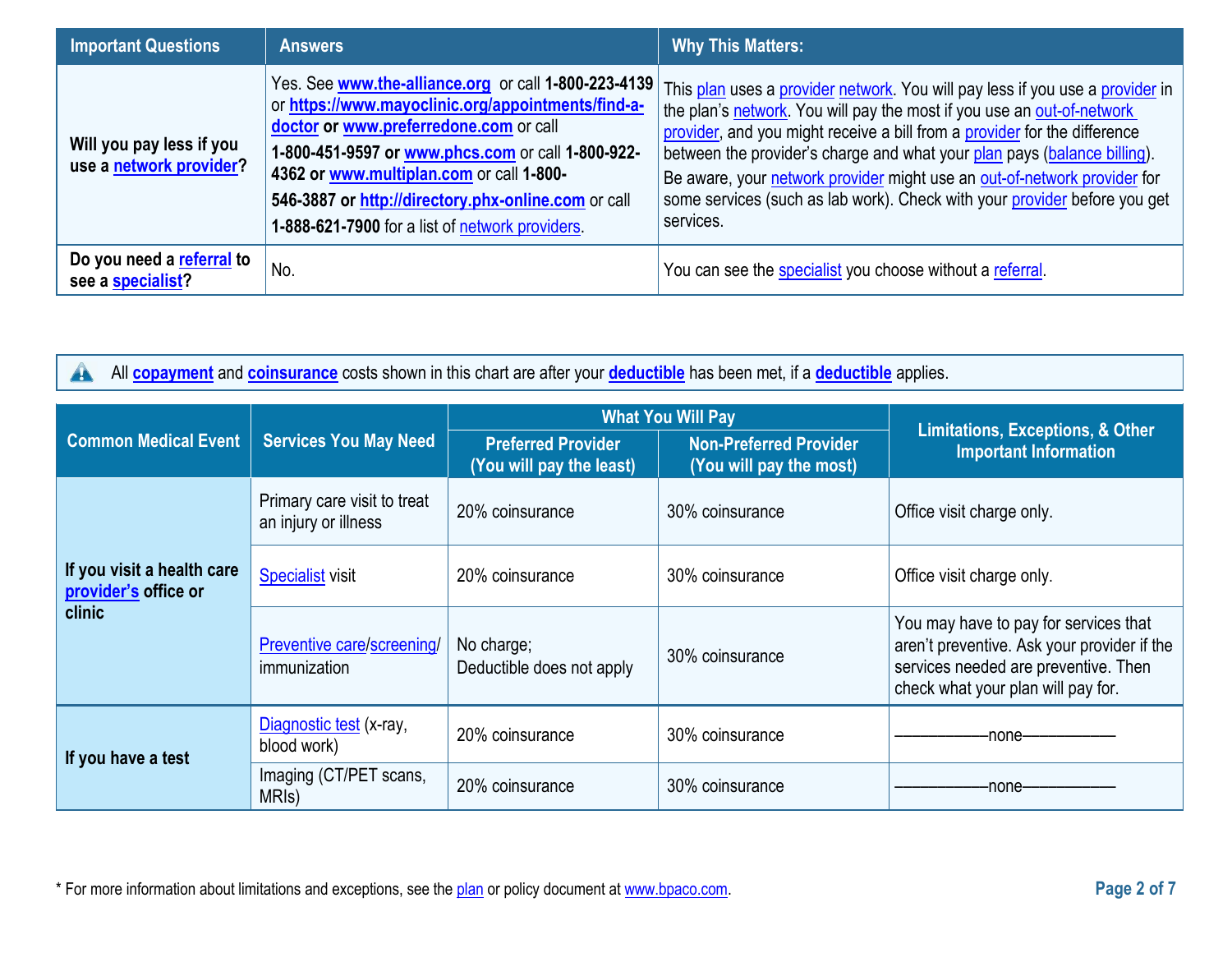|                                                                                                               |                                                   | <b>What You Will Pay</b>                                 |                                                          |                                                                                                                                                                                                                                |  |
|---------------------------------------------------------------------------------------------------------------|---------------------------------------------------|----------------------------------------------------------|----------------------------------------------------------|--------------------------------------------------------------------------------------------------------------------------------------------------------------------------------------------------------------------------------|--|
| <b>Common Medical Event</b>                                                                                   | <b>Services You May Need</b>                      | <b>Preferred Provider</b><br>(You will pay the least)    | <b>Non-Preferred Provider</b><br>(You will pay the most) | <b>Limitations, Exceptions, &amp; Other</b><br><b>Important Information</b>                                                                                                                                                    |  |
|                                                                                                               | Generic drugs                                     | 20% coinsurance<br>(retail and mail order)               | 30% coinsurance (retail)                                 | Covers up to a 90-day supply (retail and<br>mail order prescription)                                                                                                                                                           |  |
|                                                                                                               | Preferred brand drugs                             | 20% coinsurance (retail and<br>mail order)               | 30% coinsurance (retail)                                 | Affordable Care Act (ACA) preventive<br>drugs are covered at no charge (generic                                                                                                                                                |  |
| If you need drugs to<br>treat your illness or                                                                 | Non-preferred brand drugs                         | 20% coinsurance (retail and<br>mail order)               | 30% coinsurance (retail)                                 | and single source Brand only).<br>Contraceptives are NOT a covered<br>benefit.                                                                                                                                                 |  |
| condition<br>More information about<br>prescription drug<br>coverage is available at<br>www.serve-you-rx.com. | <b>Specialty drugs</b>                            | 20% coinsurance                                          | Not covered                                              | Covers up to a maximum 90-day supply.<br>IPC Copay covers up to a maximum 30-<br>day supply.<br>Please see Prescription Drug Benefit<br>section within your Plan Document for                                                  |  |
|                                                                                                               |                                                   | <b>IPC Copay Assistance</b><br>Program - 30% coinsurance |                                                          | details. IPC Copay Assistance Program<br>will cover most if not all of the copay<br>amount. Any actual out-of-pocket costs at<br>point of sale will apply to the deductible<br>and/or maximum out- of-pocket as<br>applicable. |  |
| If you have outpatient                                                                                        | Facility fee (e.g.,<br>ambulatory surgery center) | 20% coinsurance                                          | 30% coinsurance                                          | -none-                                                                                                                                                                                                                         |  |
| surgery                                                                                                       | Physician/surgeon fees                            | 20% coinsurance                                          | 30% coinsurance                                          | -none-                                                                                                                                                                                                                         |  |
|                                                                                                               | <b>Emergency room care</b>                        | 20% coinsurance                                          | 20% coinsurance after<br>Preferred Provider deductible   | -none-                                                                                                                                                                                                                         |  |
| If you need immediate<br>medical attention                                                                    | <b>Emergency medical</b><br>transportation        | 20% coinsurance                                          | 20% coinsurance after<br>Preferred Provider deductible   | -none-                                                                                                                                                                                                                         |  |
|                                                                                                               | <b>Urgent care</b>                                | 20% coinsurance                                          | 20% coinsurance after<br>Preferred Provider deductible   | -none-                                                                                                                                                                                                                         |  |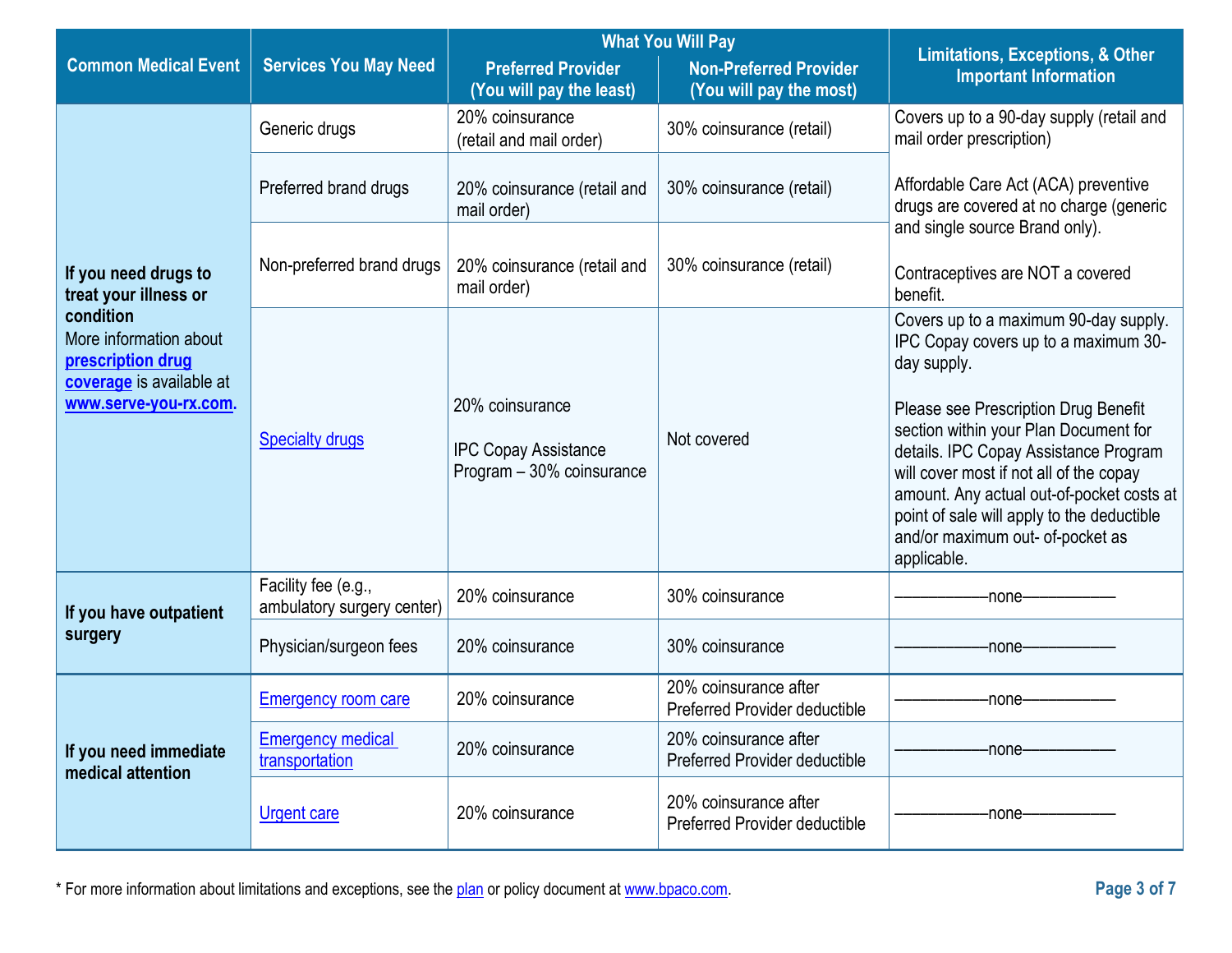|                                          |                                                                                                                                                   | <b>What You Will Pay</b> |                              | Limitations, Exceptions, & Other                                                                                                                                                                                                                 |  |
|------------------------------------------|---------------------------------------------------------------------------------------------------------------------------------------------------|--------------------------|------------------------------|--------------------------------------------------------------------------------------------------------------------------------------------------------------------------------------------------------------------------------------------------|--|
| <b>Common Medical Event</b>              | <b>Services You May Need</b><br><b>Preferred Provider</b><br><b>Non-Preferred Provider</b><br>(You will pay the least)<br>(You will pay the most) |                          | <b>Important Information</b> |                                                                                                                                                                                                                                                  |  |
| If you have a hospital<br>stay           | Facility fee (e.g., hospital<br>room)                                                                                                             | 20% coinsurance          | 30% coinsurance              | Pre-certification is required in order to<br>avoid a \$200 reduction in benefits.                                                                                                                                                                |  |
|                                          | Physician/surgeon fees                                                                                                                            | 20% coinsurance          | 30% coinsurance              | -none-                                                                                                                                                                                                                                           |  |
| If you need mental<br>health, behavioral | <b>Outpatient services</b>                                                                                                                        | 20% coinsurance          | 30% coinsurance              | -none-                                                                                                                                                                                                                                           |  |
| health, or substance<br>abuse services   | Inpatient services                                                                                                                                | 20% coinsurance          | 30% coinsurance              | Pre-certification is required in order to<br>avoid a \$200 reduction in benefits.                                                                                                                                                                |  |
|                                          | Office visits                                                                                                                                     | 20% coinsurance          | 30% coinsurance              | Cost sharing does not apply for<br>preventive services. Depending on the<br>type of service, a coinsurance or<br>deductible may apply.<br>Maternity care may include tests and<br>services described elsewhere in the SBC<br>(i.e., ultrasound). |  |
| If you are pregnant                      | Childbirth/delivery<br>professional services                                                                                                      | 20% coinsurance          | 30% coinsurance              | -none-                                                                                                                                                                                                                                           |  |
|                                          | Childbirth/delivery facility<br>services                                                                                                          | 20% coinsurance          | 30% coinsurance              | Pre-certification is required for vaginal<br>deliveries requiring more than a 48 hour<br>stay and for cesarean section deliveries<br>requiring more than a 96 hour stay in<br>order to avoid a \$200 reduction in<br>benefits.                   |  |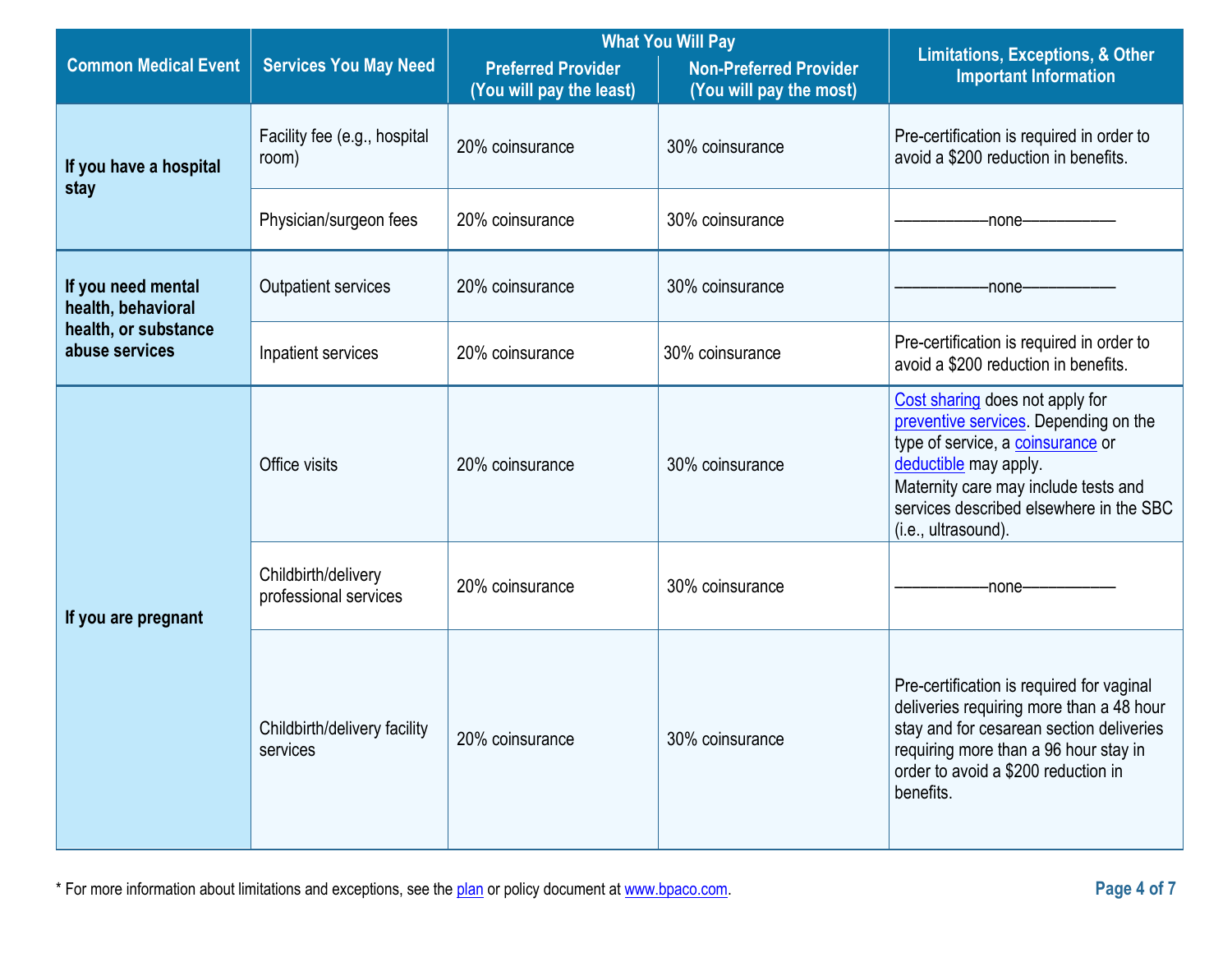|                                                  |                                     | <b>What You Will Pay</b>                              |                                                          | <b>Limitations, Exceptions, &amp; Other</b>                                                                                                                                                                                                        |  |
|--------------------------------------------------|-------------------------------------|-------------------------------------------------------|----------------------------------------------------------|----------------------------------------------------------------------------------------------------------------------------------------------------------------------------------------------------------------------------------------------------|--|
| <b>Common Medical Event</b>                      | <b>Services You May Need</b>        | <b>Preferred Provider</b><br>(You will pay the least) | <b>Non-Preferred Provider</b><br>(You will pay the most) | <b>Important Information</b>                                                                                                                                                                                                                       |  |
|                                                  | Home health care                    | 20% coinsurance                                       | 30% coinsurance                                          | Maximum of 4 hours/visit in any 24-hour<br>period and a maximum of 40 visits per<br>calendar year (excluding autism<br>spectrum disorder therapies).                                                                                               |  |
|                                                  | <b>Rehabilitation services</b>      | 20% coinsurance                                       | 30% coinsurance                                          | -none-                                                                                                                                                                                                                                             |  |
| If you need help                                 | <b>Habilitation services</b>        | Not covered                                           | Not covered                                              | Not covered.                                                                                                                                                                                                                                       |  |
| recovering or have other<br>special health needs | <b>Skilled nursing care</b>         | 20% coinsurance                                       | 30% coinsurance                                          | Maximum of 30 days per confinement.<br>Services must begin within 14 days after<br>discharge from an inpatient confinement<br>of at least 3 consecutive days.<br>Pre-certification is required in order to<br>avoid a \$200 reduction in benefits. |  |
|                                                  | <b>Durable medical</b><br>equipment | 20% coinsurance                                       | 30% coinsurance                                          | Rental cannot exceed purchase price.                                                                                                                                                                                                               |  |
|                                                  | <b>Hospice services</b>             | 20% coinsurance                                       | 30% coinsurance                                          | Patient's life expectancy 6 months or<br>less.                                                                                                                                                                                                     |  |
|                                                  | Children's eye exam                 | No charge;<br>Deductible does not apply               | 30% coinsurance                                          | -none-                                                                                                                                                                                                                                             |  |
| If your child needs<br>dental or eye care        | Children's glasses                  | Not covered                                           | Not covered                                              | Not covered.                                                                                                                                                                                                                                       |  |
|                                                  | Children's dental check-up          | Not covered                                           | Not covered                                              | Not covered.                                                                                                                                                                                                                                       |  |

 $\sim$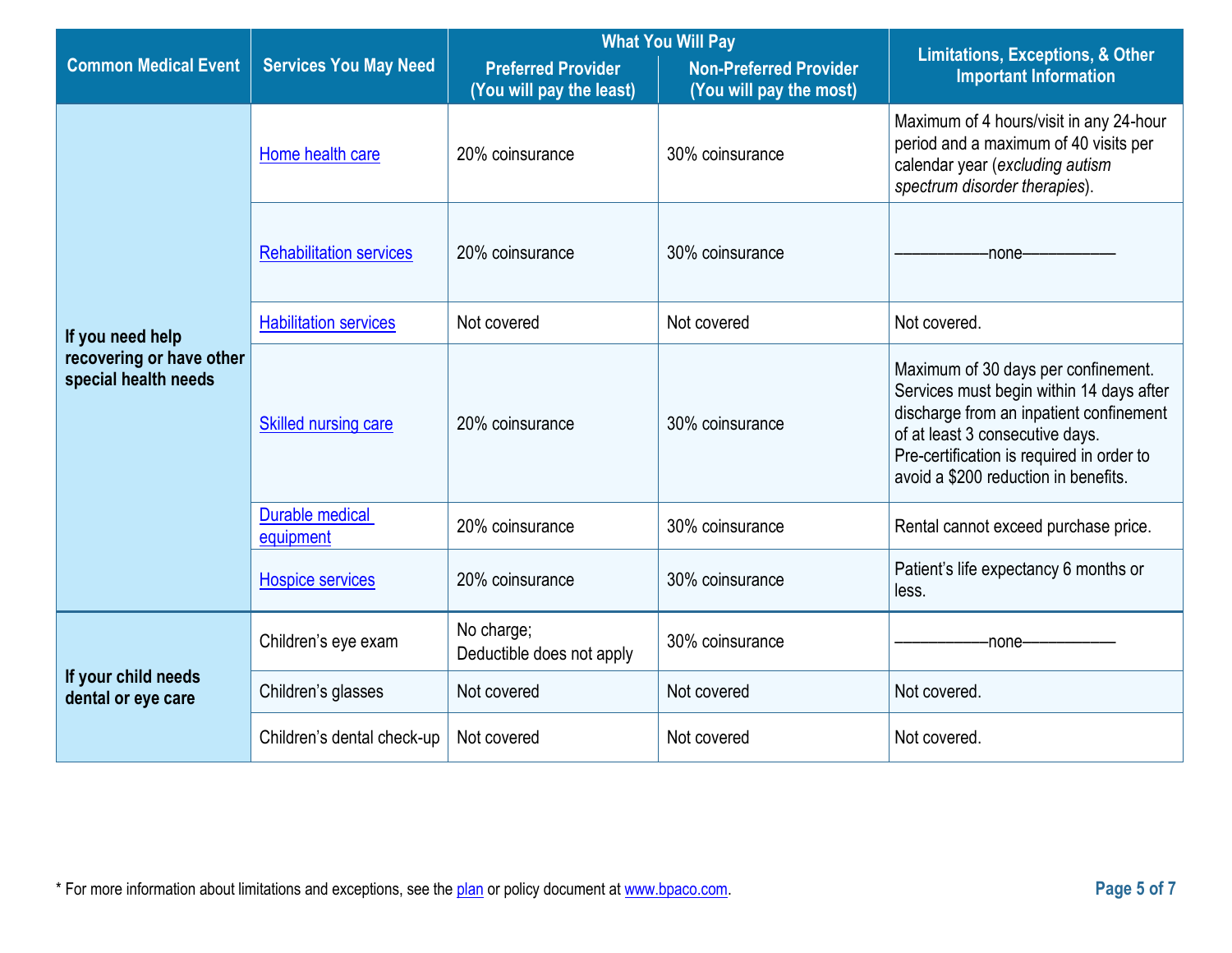### **Excluded Services & Other Covered Services:**

| Services Your Plan Generally Does NOT Cover (Check your policy or plan document for more information and a list of any other excluded services.)                                                                 |  |                                                                                                                                                            |                                     |                                                                                                                                                 |
|------------------------------------------------------------------------------------------------------------------------------------------------------------------------------------------------------------------|--|------------------------------------------------------------------------------------------------------------------------------------------------------------|-------------------------------------|-------------------------------------------------------------------------------------------------------------------------------------------------|
| <b>Bariatric surgery</b><br>Cosmetic surgery (except due to a covered<br>surgical procedure, accident or birth defect)<br>Dental care (Adult and Child) (except for limited<br>oral surgery - see plan document) |  | Glasses<br><b>Habilitation services</b><br>Infertility treatment (except for initial diagnosis<br>and testing)                                             | $\bullet$<br>$\bullet$<br>$\bullet$ | Long-term care<br>Private duty nursing<br>Routine foot care (except if medically necessary)<br>Weight loss programs (except for morbid obesity) |
| Other Covered Services (Limitations may apply to these services. This isn't a complete list. Please see your plan document.)                                                                                     |  |                                                                                                                                                            |                                     |                                                                                                                                                 |
| Acupuncture<br>Chiropractic care (no coverage for routine and<br>maintenance care)                                                                                                                               |  | Coverage provided outside the United States.<br>See www.bpaco.com.<br>Hearing aids - (Children under 18 years of age -<br>one aid per ear every 36 months) |                                     | Non-emergency care when traveling outside the<br>U.S.<br>Routine eye care (Adult)                                                               |

Your Rights to Continue Coverage: There are agencies that can help if you want to continue your coverage after it ends. Other coverage options may be available to you, too, including buying individual insurance coverage through the [Health Insurance](https://www.healthcare.gov/sbc-glossary/#health-insurance) [Marketplace.](https://www.healthcare.gov/sbc-glossary/#marketplace) For more information about th[e Marketplace,](https://www.healthcare.gov/sbc-glossary/#marketplace) visit [www.HealthCare.gov](http://www.healthcare.gov/).or.call 1-800-318-2596

Your Grievance and Appeals Rights: There are agencies that can help if you have a complaint against your [plan](https://www.healthcare.gov/sbc-glossary/#plan) for a denial of a [claim.](https://www.healthcare.gov/sbc-glossary/#claim) This complaint is called a [grievance](https://www.healthcare.gov/sbc-glossary/#grievance) or [appeal.](https://www.healthcare.gov/sbc-glossary/#appeal) For more information about your rights, look at the explanation of benefits you will receive for that medical [claim.](https://www.healthcare.gov/sbc-glossary/#claim) You[r plan](https://www.healthcare.gov/sbc-glossary/#plan) documents also provide complete information on how to submit a [claim,](https://www.healthcare.gov/sbc-glossary/#claim) [appeal,](https://www.healthcare.gov/sbc-glossary/#appeal) or a [grievance](https://www.healthcare.gov/sbc-glossary/#grievance) for any reason to your [plan.](https://www.healthcare.gov/sbc-glossary/#plan) For more information about your rights, this notice, or assistance, contact: visit [www.bpaco.com](http://www.bpaco.com/) or call 1-800-236-7789. You may also contact your state insurance department, the U.S. Department of Labor, Employee Benefits Security Administration at 1-866-444-3272 or [www.dol.gov/ebsa/](http://www.dol.gov/ebsa)healthreform, or the U.S. Department of Health and Human Services at 1-877-267-2323 x61565 or [www.cciio.cms.gov.](http://www.cciio.cms.gov/)

#### **Does this plan provide Minimum Essential Coverage? Yes**

[Minimum Essential Coverage](https://www.healthcare.gov/sbc-glossary/#minimum-essential-coverage) generally includes [plans,](https://www.healthcare.gov/sbc-glossary/#plan) [health insurance](https://www.healthcare.gov/sbc-glossary/#health-insurance) available through the [Marketplace](https://www.healthcare.gov/sbc-glossary/#marketplace) or other individual market policies, Medicare, Medicaid, CHIP, TRICARE, and certain other coverage. If you are eligible for certain types of [Minimum Essential Coverage,](https://www.healthcare.gov/sbc-glossary/#minimum-essential-coverage) you may not be eligible for the [premium tax credit.](https://www.healthcare.gov/sbc-glossary/#premium-tax-credits)

#### **Does this plan meet the Minimum Value Standards? Yes**

If your [plan](https://www.healthcare.gov/sbc-glossary/#plan) doesn't meet the [Minimum Value Standards,](https://www.healthcare.gov/sbc-glossary/#minimum-value-standard) you may be eligible for a [premium tax credit](https://www.healthcare.gov/sbc-glossary/#premium-tax-credits) to help you pay for a plan through the [Marketplace.](https://www.healthcare.gov/sbc-glossary/#marketplace)

*To see examples of how this [plan](https://www.healthcare.gov/sbc-glossary/#plan) might cover costs for a sample medical situation, see the next section.*